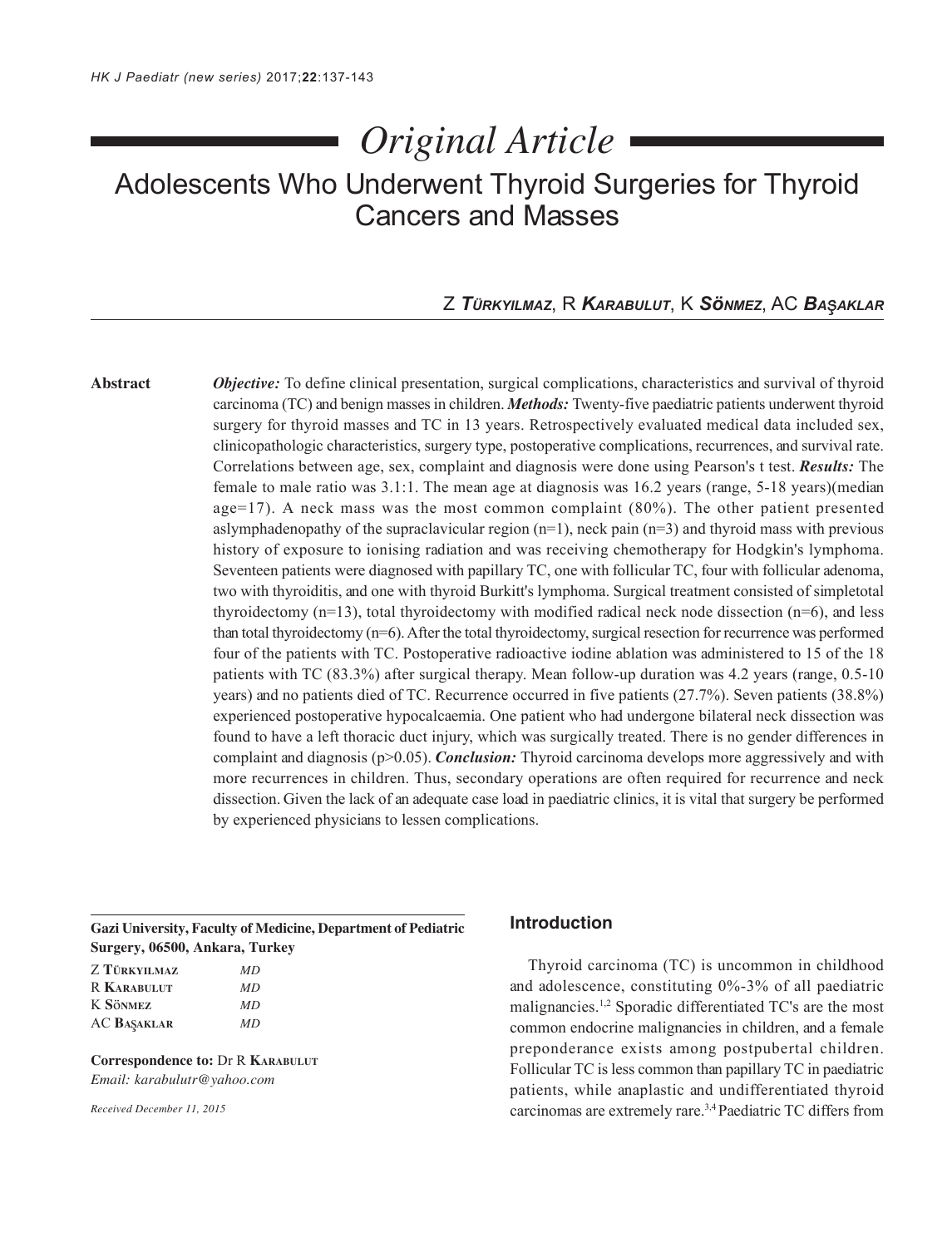adult TC in clinical manifestations and clinical outcomes. Despite an overall survival rate exceeding 95%, paediatric TC is often more advanced with lymph node and pulmonary metastasis at diagnosis and postoperative local recurrence is more frequent than in adults. However, although their disease stage is frequently advanced, paediatric patients have an excellent prognosis and a low mortality rate.<sup>5</sup>

Our clinic has seen an increasing number of cases of thyroid masses during the last 5 years, and 18 of the cases mentioned below have been observed within this timeframe. This increase of TC is due to effect of Chernobyl Nuclear explotion an frequent use of ultrasonography. Although our clinic is a large centre, some of the assistants may have graduated without seeing even a single thyroid case 2 or 3 years ago. Compared with adult clinics, we have fewer cases and thus less experience in managing patients with thyroid masses; to compensate for this, we enlisted outside assistance from surgeons who normally operate on adults for our first cases.

With this study, we wished to analyse the factors such as age, sex, initial complaint affecting morbidity in children undergoing surgery for a thyroid mass. Thyroidectomies performed by experienced operators in adult patients are associated with fewer complications than are paediatric thyroidectomies. Even in the largest series covering 30-40 years, only 50-100 operations were performed in children. Therefore, studies carried out in children have vital importance.

#### **Methods**

We examined retrospectively the records of the thyroidectomy patients. Between 1990 and 2013, 25 paediatric patients (patients <18 years of age) underwent thyroid surgery through our paediatric surgical department for primary thyroid masses: papillary TC (PTC, 17 patients), follicular TC (one patient), (only 2 patients stage II others stage I), follicular adenoma (four patients), thyroiditis (two patients), and thyroid lymphoma (one patient). Eighteen of the 25 cases were operated in the last five years. Retrospectively evaluated medical data included sex, age at the diagnosis, pathologic characteristics, type of surgery, postoperative complications, recurrences, and survival rate. Clinicopathologic characteristics include chief complaint at diagnosis, tumour size, extrathyroidal extension, multifocality, bilaterality, family history, thyroiditis, and lymph node involvement. Correlations between age, sex, complaint and diagnosis were done using Pearson's t test.

Other parameters could not be tested due to small number of patients or patients meet to a certain group. Thyroid resection consisted of total thyroidectomy and less than total thyroidectomy (unilateral thyroid lobectomy). Recurrent laryngeal nerves (RLN) and parathyroid glands were identified and preserved in all cases. The procedures were performed by the same surgical team. If patients had evidence of lateral lymph node metastasis on preoperative evaluation, modified radical neck dissection was performed. Radioactive iodine ablation (RAI) was performed within 4-6 weeks after surgery for malignant lesions. Serum thyroglobuline (Tg) and Tg antibody levels were measured some suitable preoperative cases and postoperative TC patients. Recurrent/metastatic TC patient and non recurrent/ metastatic patient Tg values were compared by T-test. Postoperative RAI was administered to 15 of the 18 patients with malignancies. Because of the 2 patients refused to take RAI and one patients changed to city, RAI did not administer. Total thyroidectomy patients received thyroid-stimulating hormone suppression treatment with levothyroxine. Recurrences after surgery were assessed by regular followup every 3 or 6 months.

#### **Results**

Main characteristics should be seen in Table 1. Twentyfive patients (19 females, six males; female to male ratio, 3.1:1) underwent surgery for different thyroid masses at our institute. The mean age at diagnosis was 16.2 years (range, 5-18 years), (median age=17 years). There is no gender differences in complaint and diagnosis (female 16.6 years, male 15 years, p=0.34). TSH, fT3 and fT4 levels were in normal limits or all patients were euthyroid. The serum thyroglobulin antibody was increased in 4 of the patients in whom  $(n=13)$  it could be obtained (>60 U/ml). Serum Tg level elevated only 6 patients with TC patients before the surgery. Ultrasonography and TSH suppressed, Tg level assessment were performed every 6 months after initial therapy. If the Tg levels is  $\leq 0.05$  ng/ml. It is no disease is present in patients. A neck mass was the most common complaint (n=20, 80%). One patient (4%) was diagnosed with lymphadenopathy of the supraclavicular region, three patients had neck pain (12%), and one patient had a thyroid mass with previous history of exposure to ionising radiation and was receiving chemotherapy for Hodgkin's lymphoma. But control neck ultrasonography was shown TC. There was no difference between complaint and diagnosis to gender. Main complaint of mass was seen 84%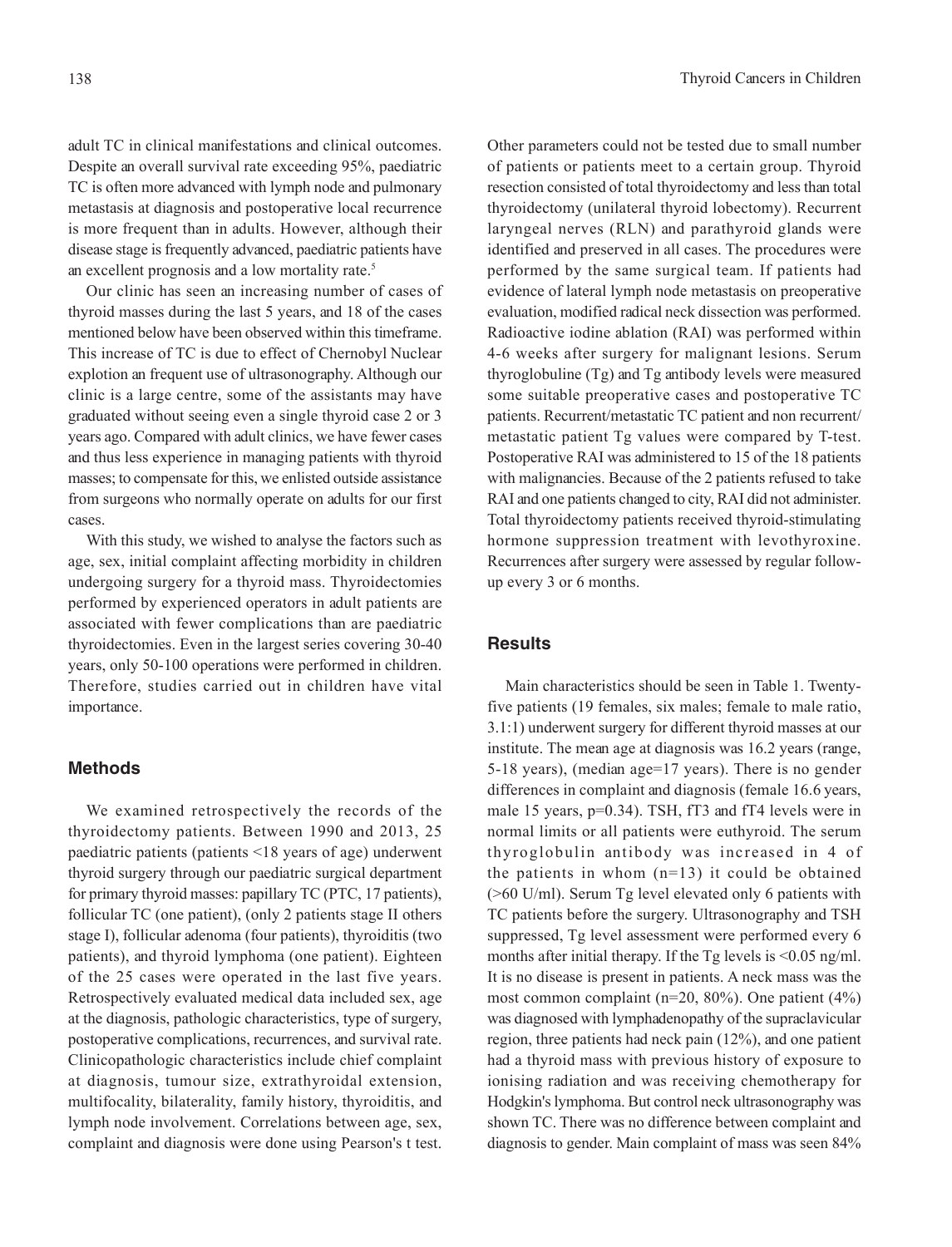**Table 1** Main characteristics of the patients

|                | Age | <b>Sex</b>                | Complaint                                     | <b>FNA</b>         | <b>Diagnosis</b>   | <b>Surgery</b>                   | <b>Recurrence/metastasis</b>                        |
|----------------|-----|---------------------------|-----------------------------------------------|--------------------|--------------------|----------------------------------|-----------------------------------------------------|
| 1              | 5   | M                         | Mass                                          |                    | Lymphoma           | Total thyroidectomy              |                                                     |
| $\overline{2}$ | 18  | M                         | Supraclavicular<br>lymph node(+)              | Papillary TC       | Papillary TC*      | Total<br>thyroidectomy +         | Operation bed and<br>lateral neck                   |
|                |     |                           |                                               |                    |                    |                                  | recurrence/Lung metastasis                          |
| 3              | 14  | F                         | Mass                                          | Papillary TC       | Papillary TC       | Total thyroidectomy              |                                                     |
| $\overline{4}$ | 15  | F                         | Mass                                          | Papillary TC       | Papillary TC       | Total thyroidectomy              |                                                     |
| 5              | 16  | F                         | Mass                                          | Papillary TC       | Papillary TC       | Total thyroidectomy              |                                                     |
| 6              | 17  | F                         | Neck pain                                     | Colloid mass       | Thyroiditis        | Less than total<br>thyroidectomy |                                                     |
| 7              | 16  | F                         | <b>Mass</b>                                   | Papillary TC       | Papillary TC*      | Total thyroidectomy              |                                                     |
| 8              | 17  | F                         | Mass                                          |                    | Papillary TC       | Total thyroidectomy              |                                                     |
| 9              | 17  | F                         | Mass                                          | Follicular adenoma | Follicular adenoma | Less than total<br>thyroidectomy |                                                     |
| 10             | 17  | F                         | <b>Mass</b>                                   | Colloid mass       | Papillary TC**     | Total<br>thyroidectomy +         | Lateral neck<br>recurrence                          |
| 11             | 16  | F                         | Mass                                          | Follicular TC      | Follicular TC*     | Total thyroidectomy              |                                                     |
| 12             | 17  | F                         | Mass                                          | Follicular adenoma | Follicular adenoma | Less than total<br>thyroidectomy |                                                     |
| 13             | 18  | M                         | Neck pain                                     | Thyroiditis        | Thyroiditis        | Less than total<br>thyroidectomy |                                                     |
| 14             | 17  | М                         | Previous radiotheraphy<br>for Hodgkin disease |                    | Papillary TC       | Total thyroidectomy              |                                                     |
| 15             | 16  | M                         | Mass                                          | Suspect malignancy | Follicular adenoma | Less than total<br>thyroidectomy |                                                     |
| 16             | 17  | F                         | Neck pain                                     | Papillary TC       | Papillary TC       | Total<br>thyroidectomy +         | Operation<br>recurrence/Cervical<br>node metastasis |
| 17             | 16  | F                         | <b>Mass</b>                                   |                    | Follicular adenoma | Less than total<br>thyroidectomy |                                                     |
| 18             | 17  | F                         | Mass                                          |                    | Papillary TC       | Total thyroidectomy              |                                                     |
| 19             | 18  | F                         | Mass                                          | Papillary TC       | Papillary TC       | Total thyroidectomy              |                                                     |
| 20             | 18  | $\boldsymbol{\mathrm{F}}$ | Mass                                          | Papillary TC       | Papillary TC*      | Total<br>thyroidectomy +         | Operation bed<br>recurrence                         |
| 21             | 16  | F                         | Mass                                          |                    | Papillary TC       | Total thyroidectomy              |                                                     |
| 22             | 16  | M                         | Mass                                          | Papillary TC       | Papillary TC       | Total thyroidectomy              |                                                     |
| 23             | 17  | F                         | Mass                                          | Papillary TC       | Papillary TC       | Total thyroidectomy              |                                                     |
| 24             | 16  | F                         | Mass                                          | Suspect malignancy | Papillary TC       | Total thyroidectomy              | Lateral neck<br>recurrence                          |
| 25             | 18  | F                         | Neck pain                                     | Papillary TC       | Papillary TC       | Total thyroidectomy              |                                                     |

M=male, F=female, TC=thyroid carcinoma, *\** =permanent hypocalcaemia, \*\*=thoracic duct injury(+)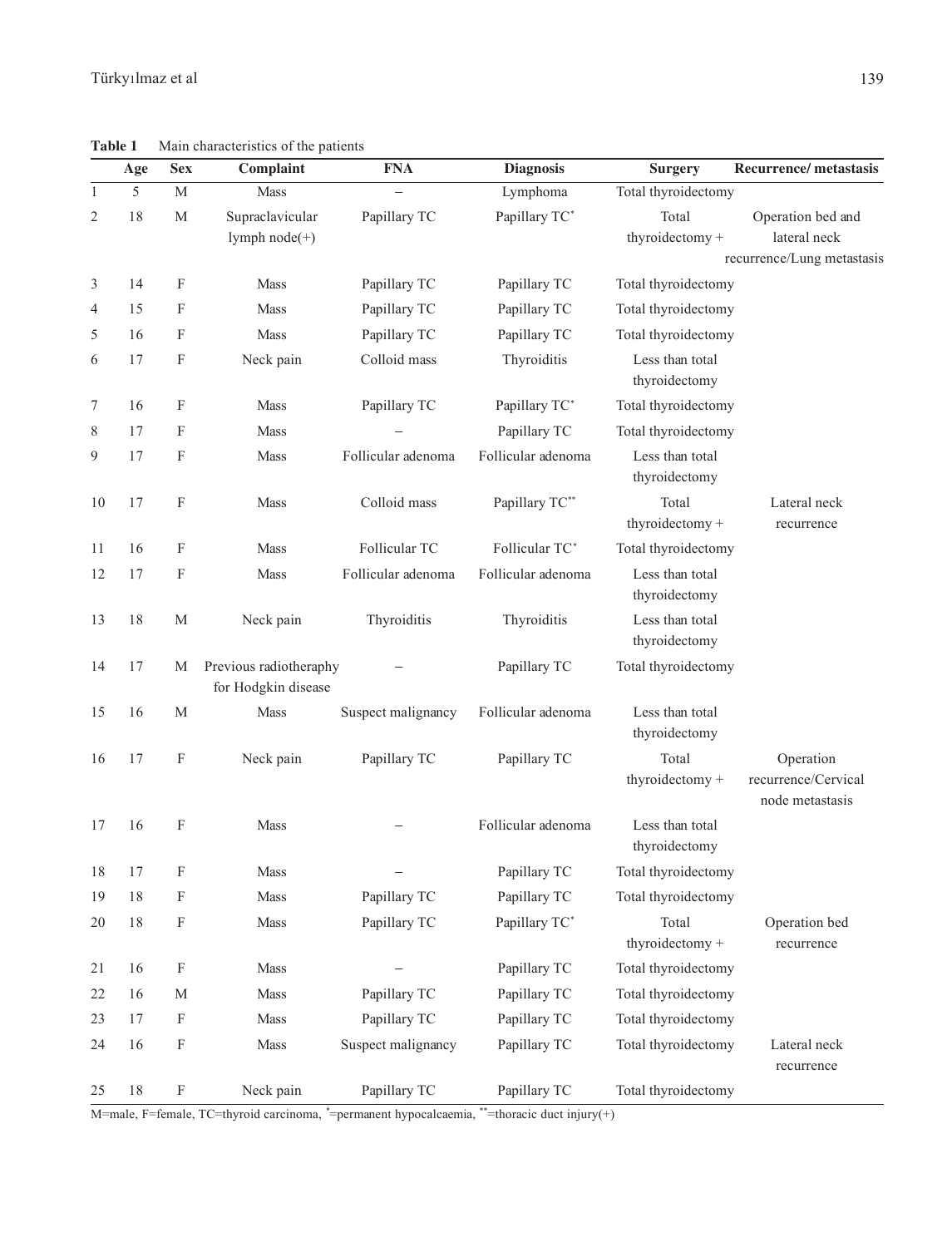in girl and 50% in boy, p=0.94. At the time of surgery, 12 of the patients with malignancies had localised disease in the central neck, while four had lateral and two had bilateral neck node metastasis. Of the 25 patients, 19 underwent fine needle aspiration (FNA), 12 of whom were diagnosed with either papillary TC (n=11) or follicular TC (n=1), while two were diagnosed with a colloidal mass (ultimate diagnosis one thyroiditis and one papillary TC), two with follicular adenomas, two with suspected malignancies (ultimate diagnosis one follicular adenoma and one papillary TC), and one with thyroiditis. FNA did not perform due to clinical advance cases, refuse to this procedure same patients and no experienced staff during the our hospital. It requires expertise for correct diagnosis, which may not be available in all centres. Intraoperative frozen section was done for suspected cases. Positive family history was shown one patient with papillary TC. His father operated for same diagnosis.

Surgical treatment consisted of simple total thyroidectomy (13 patients), total thyroidectomy with modified radical neck node dissection (six patients, 33.3% for TC), and less than total thyroidectomy (six patients). After the total thyroidectomy, supplementary thyroidectomy for recurrence was performed four of the patients with TC. Of the four patients who underwent surgical resection for only tumour recurrence, two had the sclerezon cell type and 2 had the Hurthle cell type.

The mean tumour size was 34.3 mm (range, 6-55 mm). Of the 18 malignant cases, four patients (22.2%) had bilateral disease and six (33.3%) had multifocal disease. Extrathyroidal extension was evident in five cases (27.7%). Four patients displayed lateral neck node metastasis and two displayed bilateral neck node metastasis. The surrounding fat tissues were invaded in three patients. Of the seven patients diagnosed with follicular neoplasia on frozen section (benign or malign lesions?), permenent biopsy was shown three patients had a follicular variant of papillary TC, three had follicular adenomas, and one had follicular TC. Therefore, these four patients with malignant follicular neoplasia on frozen section underwent supplementary thyroidectomy after the exact diagnosis. One patient had recurrent laryngeal nerve invasion, for which the nerve was dissected during the second operation. Recurrent laryngeal nerve palsy did not develop. Two patients had diffuse thyroiditis.

Postoperative RAI was administered to 15 of the 18 patients with malignancies (83.3%) following surgical therapy. Because of the 2 patients refused to take RAI and one patients changed to city, RAI did not administer. One patient, aged 5 years, was recorded to have a left thyroid

mass in the data; the pathological diagnosis was confirmed as Burkitt's lymphoma. His examination left-sided large firm neck swelling was found. This swelling was presented more acutely with a 1 week. There was no family history, fever and thyroid disorder. Others clinical examinations and laboratory tests were unremarkable. He was treated with chemotherapy for Burkitt's lymphoma and still alive and disease free.

The mean follow-up duration was 4.2 years for all patients (range, 0.5-10 years). Survival rate was 100% for TC patients. There were no death from disease or other causes in follow up time. But event free survival rate for TC patients was 27.7% and Kaplan-Meier event free survival curve could be seen in Figure 1. During the follow-up period, recurrence occurred in five patients. Recurrence occurred in the lateral neck (n=2, 11.1%), the operation bed (n=2, 11.1%), and both the operation bed and lateral neck (n=1, 5.5%). Metastasis was identified in two patients (stage II) while they were waiting for RAI treatment after undergoing thyroidectomy for papillary TC. Metastasis site was lung  $(n=1, 5.8\%)$  and cervical lymph node  $(n=1)$ . Serum tg levels were higher  $(0,1 \text{ to } >10 \text{ ng/ml})$  in patients with recurrent and metastatic of TC. Serum Tg level was found higher (11.2±10.74 ng/ml) in the group with recurrence/metastasis than in the group without recurrence/metastasis  $(0.14\pm0.161)$ , p=0.002. These patients were treated with appropriate therapy, such as completion total thyroidectomy,



Figure 1 Event free (recurrence and metastasis) survival curve for TC patient (time=year).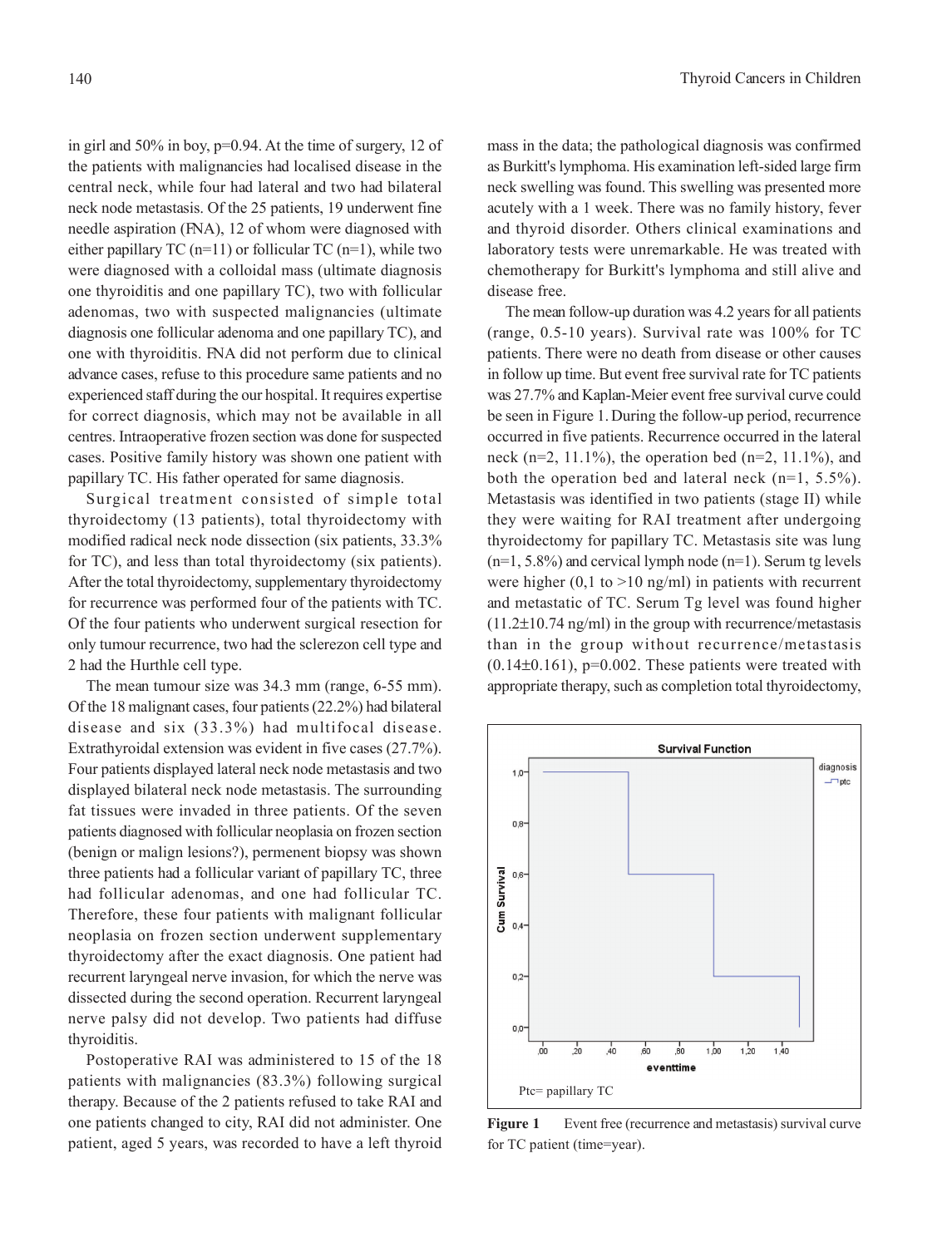modified radical neck dissection, and RAI. No additional treatment was required for any of the follicular adenoma cases. Seven patients (28%) experienced the postoperative complication of hypocalcaemia in 25 cases (transient in three patients and permanent in four [16%]. No recurrent laryngeal nerve injuries, postoperative bleeding, or infections were noted. One patient who had undergone bilateral neck dissection was found to have a left thoracic duct injury, which was appropriately treated.

#### **Discussion**

Thyroid carcinoma is uncommon in children and adolescents, accounting for 1.5%-3% of all childhood cancers, with an annual incidence of 0.5 to 1 case per 1 million children.<sup>6</sup> Most affected children are diagnosed during puberty. In patients younger than 18 years, TC behaves differently than in adults; children and adolescents are typically diagnosed at a more advanced stage, with local extension in 20%-60% of cases, cervical lymph node involvement in 40%-80%, and lung metastases in 20%. The course of paediatric TC is also distinct, characterised by frequent local recurrences and the development of new distant metastases. However, the prognosis for children and adolescents with TC is excellent, with an overall survival rate of 95%.<sup>7-9</sup> The reason for this discrepancy is unclear, but some hypotheses have been suggested. The percentage of nondiploid DNA is 10% in children with thyroid cancer, half the rate in adults, which may explain the good prognosis. We did not check our TC patients have nondiploid DNA due to technical shortcomings and lack of sponsor.

Thyroid-stimulating hormone (TSH) may also play a more prominent role as a promoting factor in younger patients. Therefore, postoperative TSH suppression with thyroid hormone replacement is more effective in paediatric patients. Additionally, dedifferentiation from welldifferentiated to poorly differentiated carcinoma does not often occur in paediatric thyroid carcinoma.8,10

The treatment of paediatric thyroid cancer remains controversial. Because of its low incidence, a prospective trial is difficult to perform. Overall, papillary thyroid cancer demonstrates aggressiveness in 60% of cases, intraglandular dissemination in 40%, and locoregional metastasis in 77%. By observing clinicopathological parameters and their distribution across selected groups, we previously demonstrated that papillary TC behaves more aggressively in younger age groups.11 Multicentric foci in both thyroid lobes and greater tumour aggressiveness have been identified as risk factors for metastatic development. In a previous report, Dzepina supported the need for total thyroidectomy and meticulous intraoperative exploration of the thyroid bed and lateral neck, with surgical extirpation of all potential microscopic disease foci.<sup>11</sup> Jarzab et al performed a retrospective analysis of 109 patients and found that total thyroidectomy resulted in a 97% disease-free survival at 10 years, whereas non-radical operations were associated with a risk of relapse of 59% at 5 years and 85% at 10 years.12 Zimmerman et al compared 58 children and 981 adults treated for PTC at their institution. They found that childhood PTC was more often metastatic to the lymph nodes and lungs at presentation and that it more often recurred in the lymph nodes of the neck postoperatively.8 Thompson and Hay reviewed 21 worldwide studies of thyroid carcinoma and reported on nearly 1800 patients. These authors found that regional nodal metastases were common (range, 27%-100%; median, 60%). Local invasion was noted in 6%-71% of cases (median, 30%) and distant metastases were present in 6%-28%. Tumour recurrence, both locally and at distant sites, was more common in the paediatric group (range, 0%-58%; median, 30%).<sup>1</sup>

Among our paediatric TC patients, 27.7% experienced recurrence, 33.3% had lymph node involvement, and 27.7% had extrathyroidal involvement and bilaterality. We preferred to perform total thyroidectomy on our patients to decrease the risk of metastasis, recurrence, and spread and to avoid the complications often associated with subsequent surgical treatment.

In other studies, while the recurrence rates in the thyroid bed and lymph nodes were 20% and 15%, respectively, these rates were 1% and 4%, respectively, in patients who underwent RAI.1,13 Therefore, we are trying to decrease the recurrence rate by administering RAI treatment within the first 3 weeks after thyroidectomy. Thyroid cancers are the secondary tumours observed second most commonly in Hodgkin's and non-Hodgkin's lymphomas and third most commonly in leukaemia patients.<sup>14</sup> As in our patients, treatment for thyroid masses that develop in these patients should be administered very quickly and aggressively.

Published reports describing children with TC are very limited, and only a few series have managed to obtain more than 100 patients. Therefore, the reported complication and recurrence rates of paediatric TC patients vary widely. With case series generally consisting of 25 or 30 patients, it takes a long time to reach these numbers; additionally, compared with adults, paediatric follow-up time is shorter. Most paediatric surgeon have not experienced 50 or 100 cases. Considering the possible spread of TC during the diagnostic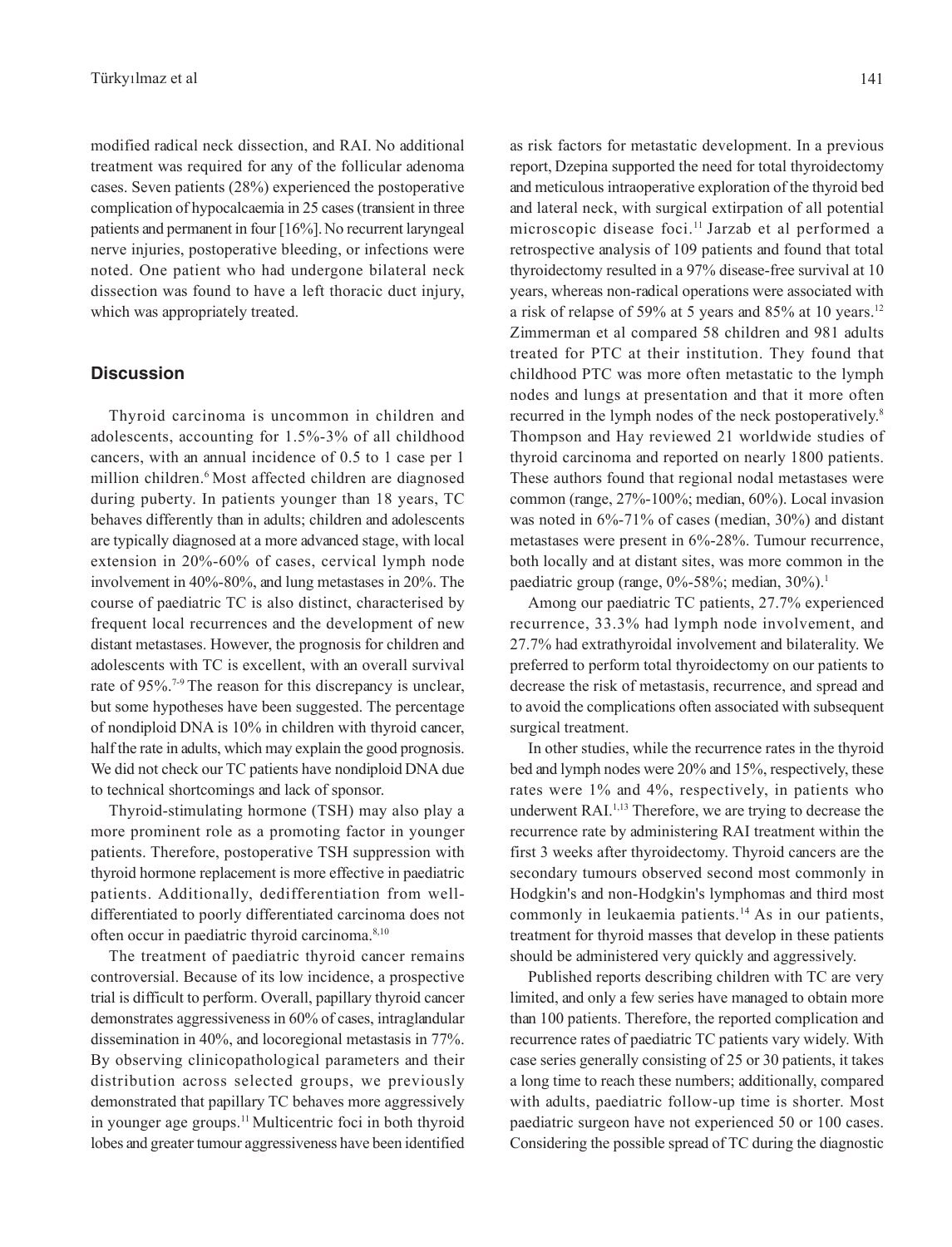process, the recurrence frequency, paranoid nodules, and the proximity of anatomic structures such as the RLN, inexperience may pose a significant problem for the patient. Even the 68-year series of children under 21 performed at the Mayo clinic had only 215 cases (three patients annually), where two paediatric series revealed complication rates ranging from 0%-40% for RLN injury and 0%-32% for permanent hypoparathyroidism.1,15 In addition, surgical complications increase with a decrease in age. This results depend on both paediatric surgeon perfom thyroidectomy fewer than adult surgeon and small size organ, tissue and nerve. A United States-based study showed that children aged 0-6 years have a higher complication rate (22%) than older children (15% for 7-12 years and 11% for 13-17 years). In general, children have higher complication rates than adults after thyroidectomy  $(9.1\%$  versus 6.3%).<sup>16</sup> This same study emphasized that performance of the operation by an experienced surgeon who executes 30 or more thyroid operations a year will decrease complications to the minimum.<sup>16</sup>

Considering that 518 thyroid operations were carried out in 22 months (per an article written at our facility) in adult patients at our institution, the difference in the experience level with adults versus children is clear. Seven patients had postoperative hypocalcaemia (28%) and was permenant in (16%) in our series. RLN injury was observed 11% and was permenant 1%, 29% postoperative hypocalcaemia and 5% major complications (tracheostomy, Horner syndrome) were reported under 21 age patients in La Quaglia et al series. They had claimed for higher complication rate this age group patients with differentiated TC who presented with parenchymal metastasis.<sup>5</sup> In this series, the rate of persistent hypoparathyroidism was 0.7% and the RLN injury rate was 1.3%, which are quite low compared with other paediatric series.<sup>17</sup> The fact that our study had a 0% rate of RLN injury can be explained by the fact that our clinical operation for first cases were performed together with experienced endocrine adult surgeons and that we involved ear-nose-throat surgeons in neck dissections when required. Most of the remaining cases were operated by us.

As a result of this study, we concluded that recurrence and lymphatic metastasis are frequently observed in children with thyroid cancer. Therefore, in total thyroidectomy and neck dissection if lymph node metastase are seen in imaging or during the surgery should be carried out. Moreover, post surgical RAI treatment should be given for microcarcinomas, lymp node and distant metastases involvement and residual disease and TSH supression should also be administered (Figure 2).



**Figure 2** Simple algorithm for TC patients (adopted from Rivkees et al article).14

#### **Declaration of Interest**

The authors declare that there is no conflict of interest.

#### **References**

- 1. Thompson GB, Hay ID. Current strategies for surgical management and adjuvant treatment of childhood papillary thyroid carcinoma. World J Surg 2004;28:1187-98.
- 2. Haveman JW, van Tol KM, Rouwe CW, Piers DA, Plukker JT. Surgical experience in children with differentiated thyroid carcinoma. Ann Surg Oncol 2003;10:15-20.
- 3. Chadha NK, Forte V. Pediatric head and neck malignancies. Curr Opin Otolaryngol Head Neck Surg 2009;17:471-6.
- 4. Park S, Jeong JS, Ryu HR, et al. Differentiated thyroid carcinoma of children and adolescents: 27-year experience in the yonsei university health system. J Korean Med Sci 2013;28:693-9.
- 5. La Quaglia MP, Corbally MT, Heller G, Exelby PR, Brennan MF. Recurrence and morbidity in differentiated thyroid carcinoma in children. Surgery 1988;104:1149-56.
- 6. Steliarova-Foucher E, Stiller CA, Pukkala E, Lacour B, Plesko I, Parkin DM. Thyroid cancer incidence and survival among